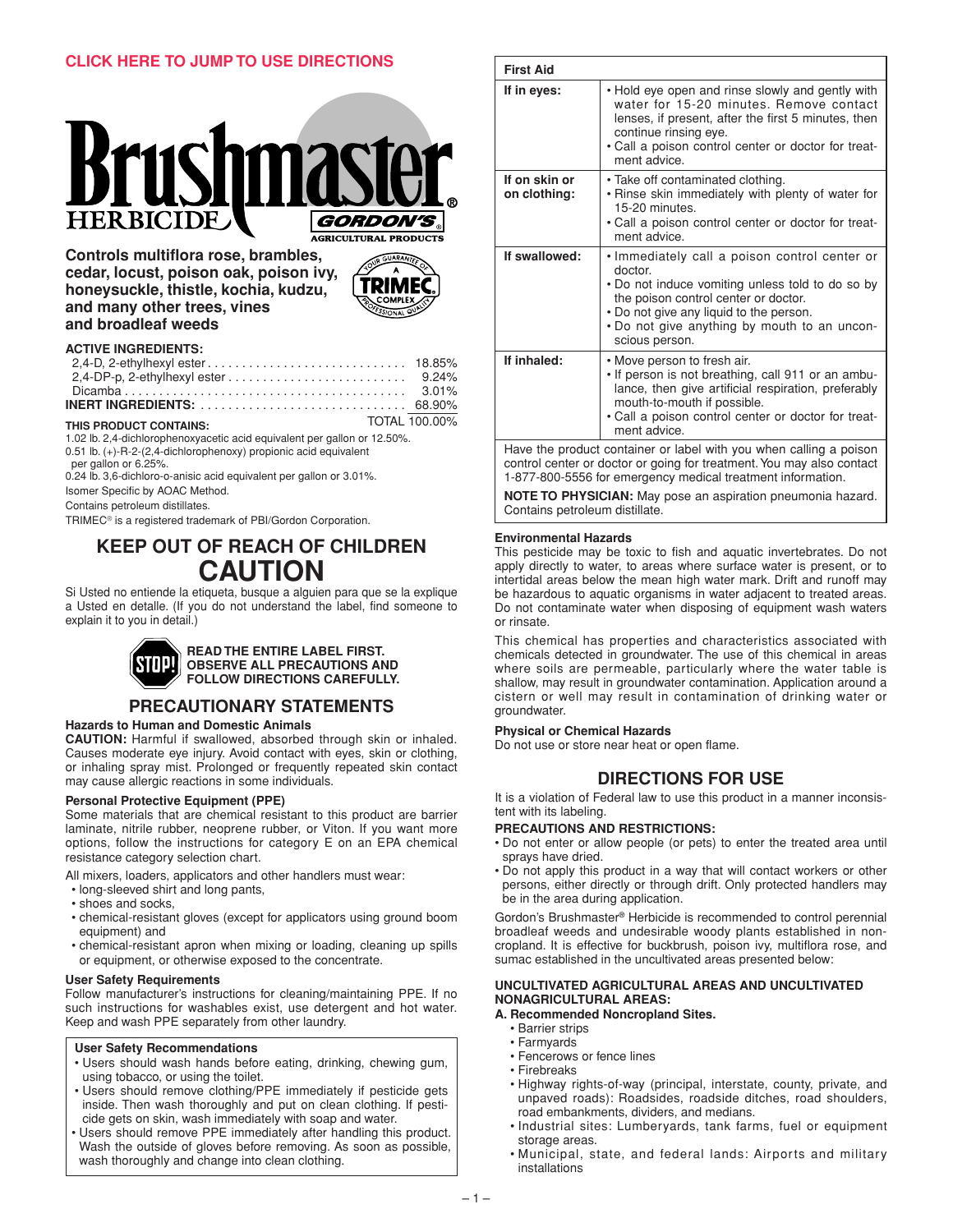- Railroad rights-of-way
- Recreation areas: Fairgrounds, golf courses, parks, and areas adjacent to athletic fields.
- Utility rights-of-way: Telephone, pipeline, electrical powerlines, and communication transmission lines

Applications to non-cropland areas are not applicable to treatment of commercial timber or other plants being grown for sale or other commercial use, or for commercial seed production, or for research purposes.

## **B. Prohibitions for Noncropland Sites.**

- Do not apply to any body of water such as lakes, streams, rivers, ponds, reservoirs, or estuaries (salt water bays). Do not apply to any shorelines (noncropland sites adjacent to the edges of a body of water) for lakes, streams, rivers, ponds, reservoirs, or estuaries (salt water bays).
- Do not apply to wetlands (swamps, bogs, potholes, or marshes).
- Do not apply to agricultural irrigation water or on agricultural irrigation ditchbanks and canals.
- Do not apply to agricultural drainage water or on agricultural ditchbanks.

# **APPLICATION TIMING FOR MIXED BRUSH:**

Spraying can be effective throughout the growing season from full leaf to leaf drop for mixed brush. Full cover sprays should be applied during warm weather when brush and broadleaf weeds are young and actively growing. All leaves, stems, and shoots should be thoroughly wetted to the ground. Do not cut brush until the herbicide has translocated throughout the plant causing root death.

Basal bark, cut stump, and frill treatments of Gordon's Brushmaster**®** Herbicide are appropriate during the dormant period before bud growth or any signs of active growth of the mixed brush. However, basal bark treatments may be applied anytime of the year except when water or snow prevents spraying to the ground line.

# **BRUSH CONTROLLED:**

| Alder                                              | Cherry <sup>1,2</sup>                | Oak                               |  |
|----------------------------------------------------|--------------------------------------|-----------------------------------|--|
| Ash                                                | (suppression)                        | Persimmon                         |  |
| Aspen                                              | Cottonwood                           | Pine                              |  |
| Basswood                                           | Dogwood                              | Poplar                            |  |
| Beech                                              | Elder                                | Privet <sup>2</sup> (suppression) |  |
| <b>Birch</b>                                       | <b>Elm</b>                           | Raspberry                         |  |
| Blackberry                                         | Gooseberry <sup>1</sup>              | Rose                              |  |
| (suppression)                                      | Green-Briar or Smilax <sup>1,2</sup> | Sassafras                         |  |
| Blackgum                                           | (suppression)                        | <b>Shortleaf Pine</b>             |  |
| (suppression)                                      | Hackberry                            | Spruce                            |  |
| <b>Black Cherry</b>                                | Hickory                              | Sumac                             |  |
| <b>Black Locust</b>                                | Honey Locust                         | Sweet Gum <sup>1</sup>            |  |
| <b>Boxelder</b>                                    | Honeysuckle                          | Sycamore                          |  |
| <b>Brambles</b>                                    | Kudzu <sup>2</sup>                   | Tamarak                           |  |
| Buckbrush <sup>1</sup>                             | Mesquite <sup>2</sup> (suppression)  | Trumpetcreeper                    |  |
| Catalpa                                            | Mulberry (suppression)               | <b>Wild Plum</b>                  |  |
| Cedar                                              | <b>Multiflora Rose</b>               | Willow <sup>1</sup>               |  |
| <sup>1</sup> Spreader-sticker may improve activity |                                      |                                   |  |

2May require second application for increased efficacy

## **BROADLEAF WEEDS:**

Aster, white heath & white prairie **Bedstraw** Beggarweed, creeping Bindweed Black medic Broadleaf plantain Buckhorn plantain Bull thistle **Burclover** Burdock, common Buttercup, creeping **Carpetweed** Chickweed, common **Chicory Cinquefoil** Clover Cocklebur Compassplant Curly dock Dandelion Dayflower Deadnettle Dock Dogfennel English daisy

common catsear) Field bindweed (\*morningglory & creeping jenny) Field oxeye-daisy (\*creeping oxeye) Filaree, whitestem & redstem Florida pusley Ground ivy **Groundsel** Hawkweed Healall Henbit Jimsonweed Knotweed Kochia Lambsquarters Lawn burweed Lespedeza, common Mallow, common **Matchweed** Mouseear chickweed Mustard

False dandelion (\*spotted catsear &

#### **Nettle** *Oxalis* (\*yellow woodsorrel & creeping woodsorrel) Parsley-piert **Pennsylvania** smartweed (\*smartweed) **Pennywort** (\*dollarweed) **Pepperweed Pigweed** Pineappleweed **Plantain** Poison ivy Poison oak Puncturevine Purslane Ragweed Red sorrel (\*sheep sorrel) **Shepherdspurse** Spotted spurge Spurge **Sunflower**

## **BROADLEAF WEEDS** *(cont.)***:**

\*Synonyms Thistle Velvetleaf (\*pie marker, Indian mallow) *Veronica*  (\*corn speedwell) Virginia buttonweed White clover (\*Dutch clover, honeysuckle clover, white trefoil & purplewort) Yellow rocket

Wild carrot Wild garlic Wild geranium Wild lettuce Wild mustard Wild onion Wild strawberry Wild violet Yarrow

# **1. Broadcast Foliar Applications:**

**Spray Preparation -** Add one-half of the required amount of water to the spray tank, then add slowly Gordon's Brushmaster**®** Herbicide with agitation, and complete filling the tank with water. To prevent separation of the emulsion, mix thoroughly and continue agitation while spraying.

#### **Noncropland including Barrier Strips, Farmyards, Fencerows, Firebreaks, Highway Rights-of-way, Industrial Sites, Municipal, State and Federal Lands, Railroad Rights-of-way, Recreation Areas, and Utility Rights-of-way.**

**Broadcast applications to annual and perennial weeds:** Apply to emerged weeds. For best results, treat when weeds are young and actively growing.

The maximum application rate to general noncropland sites is 2.0 gallons of product per acre per application per site.

When multiple applications of up to 2.0 lb. acid equivalent per acre are utilized to reach the maximum seasonal use rate, do not make a repeat application within 30 days of the previous application.

Number of applications: Limited to 2 applications per year.

**Broadcast applications to woody plants:** Apply to trees and brush when foliage is fully expanded and plants are actively growing.

Up to 4.0 gallons of product per acre (4.0 lb. 2,4-D acid equivalent per acre) may be applied in a single application to rights-of-way, including electrical power lines, communication lines, pipelines, highways and railroads that intersect wooded areas or stands of trees, brush and woody plants.

The maximum noncropland application rate for tree, brush and woody plant control is 4.0 gallons of product per acre per application per site.

| Target<br>species                   | <b>Application</b><br>schedule                   | <b>Maximum</b><br>application<br>rate,<br>qallons<br>of product<br>per acre | <b>Maximum</b><br>application<br>rate,<br>pounds of<br>2,4-D acid<br>equivalent<br>per acre per<br>application | <b>Maximum</b><br>number of<br>applications<br>per year | <b>Minimum</b><br>days<br>between<br>applications |
|-------------------------------------|--------------------------------------------------|-----------------------------------------------------------------------------|----------------------------------------------------------------------------------------------------------------|---------------------------------------------------------|---------------------------------------------------|
| Annual<br>and<br>perennial<br>weeds | <b>Broadcast</b>                                 | $2.0$ gal./ $A$                                                             | $2.0$ lb./A                                                                                                    | $\overline{2}$                                          | 30 days                                           |
| Woody<br>plants                     | <b>Broadcast</b><br>and high<br>volume<br>foliar | $4.0$ gal./A                                                                | 4.0 $\mathsf{lb}$ ./A                                                                                          |                                                         | <b>NA</b>                                         |

#### **High volume foliar applications (100 to 400 gallons per acre):**

Apply 1.0 to 4.0 gallons of product per acre with adequate water or apply a 1.0 to 4.0% vol/vol spray solution as a full cover spray with high volume equipment. Use the lower spray concentrations in the range for susceptible species and use the higher spray concentrations within the range for hard-to-control species, for mature plants during the late summer or under adverse environmental conditions (e.g. drought).

Spray broadleaf weeds, woody plants or mixed brush uniformly and thoroughly by wetting all leaves, stems, bark and root collars. The total volume of spray solution required for adequate coverage of solid stands of mixed brush can range from 100 to 400 gallons of spray solution per treated acre. The spray preparation chart for applications on a spray-to-wet basis is shown in Table 1.

*(cont. on next column)*

and many other broadleaf weeds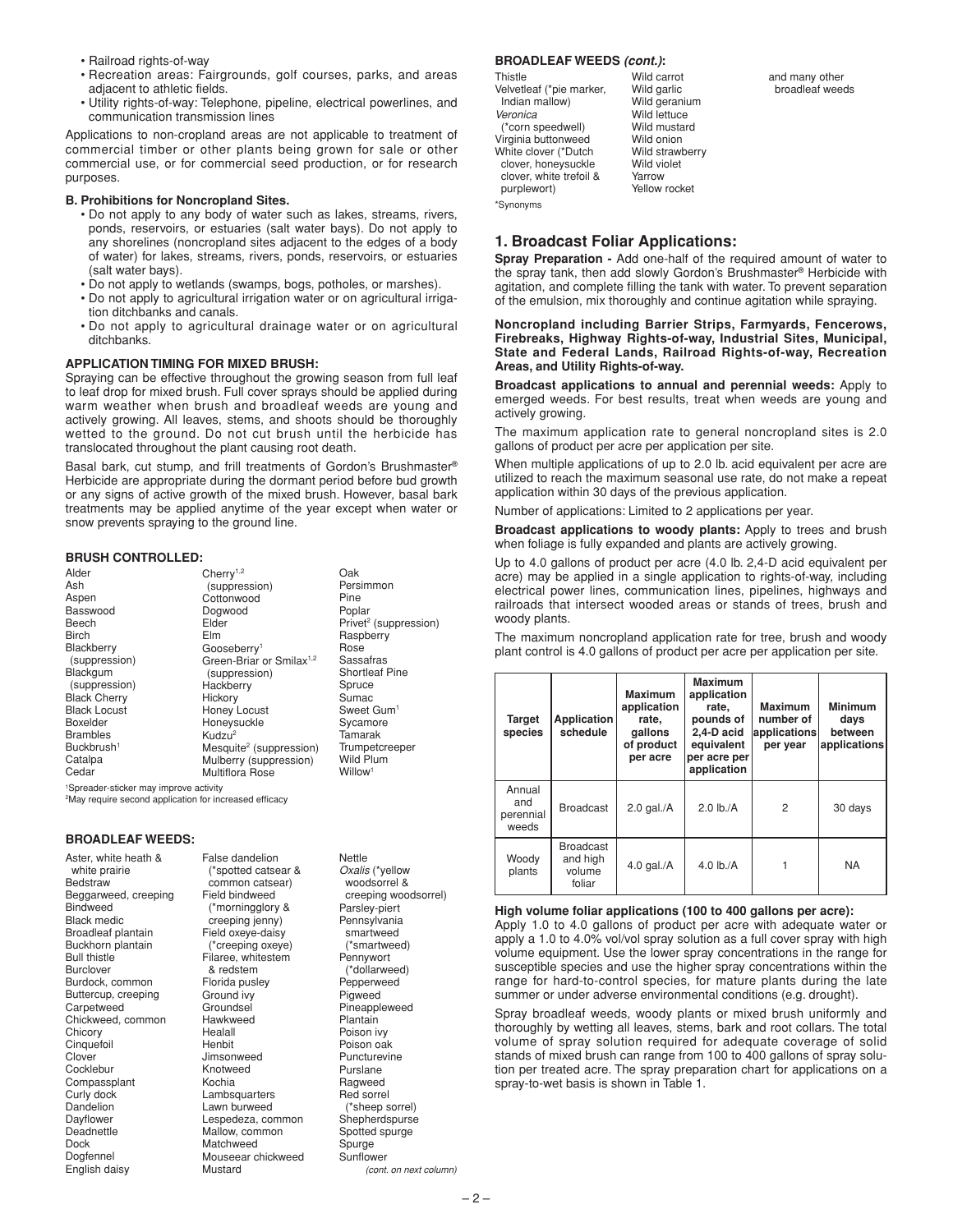**Table 1.** Instructions for preparing 100 to 400 gallons of spray solution at 1.0 to 4.0% spray concentration with water for high volume foliar applications.

| Spray<br>solution<br>per acre,                                | Amount of Product Needed for Spray Concentration of: |                |            |          |
|---------------------------------------------------------------|------------------------------------------------------|----------------|------------|----------|
| gallons                                                       | 1.0%                                                 | 1.3%           | 2.0%       | 4.0%     |
| 12.5 gal.                                                     | 1 pint                                               | $11/3$ pints   | 1 quart    | 2 quarts |
| 25 gal.                                                       | 1 quart                                              | 1 $1/3$ quarts | 2 quarts   | 1 gal.   |
| 50 gal.                                                       | 2 quarts                                             | $22/3$ quarts  | 4 quarts   | 2 gal.   |
| 75 gal.                                                       | 3 quarts                                             | $31/3$ quarts  | $1.5$ gal. | 3 gal.   |
| 100 gal.                                                      | 1 gal.                                               | $11/3$ gal.    | 2 gal.     | 4 gal.   |
| 200 gal.                                                      | 2 gal.                                               | 2 2/3 gal.     | 4 gal.     |          |
| 300 gal.                                                      | 3 gal.                                               | 4 gal.         |            |          |
| 400 gal.                                                      | 4 gal.                                               |                |            |          |
| Equal measures: 1 gallon = 4 guarts = 8 pints = $128$ fl. oz. |                                                      |                |            |          |

The maximum seasonal application rate for trees, brush and woody plant control is 4.0 gallons of product per acre per application per site.

### **For Backpack Sprayers, Knapsack Sprayers, And Hand-pressurized Pump Sprayers**

| <b>Table 2.</b> Instructions for preparing 1 to 3 gallons of spray solution at 1.0 to<br>4.0% spray concentration with water for high volume foliar applications. |                    |                    |                  |                   |
|-------------------------------------------------------------------------------------------------------------------------------------------------------------------|--------------------|--------------------|------------------|-------------------|
| Amount of Product Needed for Spray Concentration of:<br>Gallons<br>Of Water                                                                                       |                    |                    |                  |                   |
|                                                                                                                                                                   | 1.0%               | 1.3%               | 2.0%             | 4.0%              |
|                                                                                                                                                                   | 2.5<br>tablespoons | 3.5<br>tablespoons | 5<br>tablespoons | 10<br>tablespoons |
| 2                                                                                                                                                                 | 5<br>tablespoons   | tablespoons        | $5$ fl. oz.      | $10$ fl. oz.      |
| 3                                                                                                                                                                 | $4$ fl. oz.        | $5$ fl. oz.        | $7.5$ fl. oz.    | 15 fl. oz.        |
| Equal measures: 1 fl. oz. = 2 Tablespoons (Tbs.) = 6 Teaspoons (tsp.)                                                                                             |                    |                    |                  |                   |

# **2. Individual Plant Treatments:**

# **BASAL, CUT SURFACE, AND FRILL APPLICATIONS:**

Limitations for basal spray, frill, and cut surface (stump) treatments. Use only one basal spray, frill or cut surface application per year. Refer to the section for broadcast applications to woody plants for additional limitations and maximum rates.

**Basal Bark Method –** Apply a coarse spray as a drench treatment to the base of stems and trunks up to a height of 18 to 24 inches. Total coverage of the stems and root collars is essential. Spray until runoff and pooling at the ground line is noticed. Thorough coverage is required for all basal treatments.

Spray volumes will depend upon the sizes, types and densities of brush present. Apply a coarse spray as a drench treatment to the base of stems and trunks up to a height of 18 to 24 inches. Total coverage of the stems and root collars is essential. Spray until runoff and pooling at the ground line is noticed.

**Spray Preparation With Oil –** Add one-half the required amount of diesel oil (No. 1 or No. 2 fuel oil) to the spray tank, then add Gordon's Brushmaster**®** Herbicide with agitation and complete filling the tank with diesel oil. Mix thoroughly and provide adequate agitation during mixing and spraying. Substitutes for diesel oil include mineral oil, kerosene, and oil blends formulated for basal bark applications. Penetrants appropriate for oil soluble herbicides may improve control.

**For Backpack Sprayers, Knapsack Sprayers, and Hand Pump Sprayers –** Mix 10.0 fluid ounces of Gordon's Brushmaster**®** Herbicide with 1.0 gallon of oil (diesel oil, No. 1 or No. 2 fuel oil, kerosene, mineral oil, or oil blends formulated for basal bark applications). Or use the equivalent spray concentration of 8.0% volume/volume.

Refer to Table 3 for additional spray preparation instructions with oil.

**Table 3.** Quick mix instructions for preparing 1 to 5 gallons of spray solutions with oil for basal bark, cut surface, and frill applications.

| <b>Spray Solution,</b><br>Gallons                                | Amounts of<br>Gordon's Brushmaster <sup>®</sup> Herbicide<br>required, Fluid Ounces |  |  |
|------------------------------------------------------------------|-------------------------------------------------------------------------------------|--|--|
| 1 gal.                                                           | 10 $(1\% \text{ cups})$                                                             |  |  |
| 2 gal.                                                           | $20(1\% \text{ pints})$                                                             |  |  |
| 3 gal.                                                           | 30 (1% pints)                                                                       |  |  |
| 5 gal.                                                           | 50 $(3\% \text{ pints})$                                                            |  |  |
| Equal Measures: 8 fluid ounces = 1 cup; 16 fluid ounces = 1 pint |                                                                                     |  |  |

**Cut Surface - Stump Treatment –** This method is most effective and economical on stumps with diameters larger than 3 to 4 inches. This treatment can be applied throughout the year except when snow, ice, or water prevents thorough spray coverage.

**For Backpack Sprayers, Knapsack Sprayers, and Hand Pump Sprayers –** Mix 10.0 fluid ounces of Gordon's Brushmaster**®** Herbicide with 1.0 gallon of oil (diesel oil, No. 1 or No. 2 fuel oil, kerosene, mineral oil, or other oil blends formulated for basal applications). Refer to Table 2 for spray preparation. Spray thoroughly the cut surfaces, bark, and exposed roots. Treat entire circumference of the tree. Drench until runoff to the soil surface is noticed.

**Frill Treatment –** This treatment is recommended for culling trees with trunk diameters greater than 5 to 6 inches. Make a frill by using an axe to cut overlapping notches in a continuous ring around the trunk near its base. Cut through the bark but do not remove chips.

Mix 10.0 fluid ounces of Gordon's Brushmaster**®** Herbicide with 1.0 gallon of oil (diesel oil, No. 1. or No. 2 fuel oil, kerosene, mineral oil, or other oil blends formulated for basal applications). Refer to Table 2 for spray preparation. Spray or pour the spray mixture into the frills without runoff.

# **USE PRECAUTIONS FOR ALL METHODS OF APPLICATION:**

- Do not apply this product through any type of irrigation system.
- Do not apply when temperatures exceed 85°F and humidity is high.

# **3. Ornamental Lawns and Turf**

# **(Cool Season Grasses Other Than Bentgrass):**

Not for use on turf being grown for sale or other commercial use as sod, or for commercial seed production, or for research purposes.

The best results will be obtained from spring or early fall applications when weeds have emerged and are actively growing. Avoid spraying during long, excessively dry or hot periods unless adequate irrigation is available. Do not irrigate within 24 hours after application.

# **USE PRECAUTIONS:**

- Avoid spray droplets onto vegetables, flowers, ornamental plants, shrubs, trees and other desirable plants. Do not pour spray solutions near desirable plants.
- Do not use on carpetgrass, dichondra, St. Augustinegrass, bentgrass, nor on lawns or turf where desirable clovers are present.
- Use only lawn-type sprayers. Do not exceed specified dosages for any area.
- Do not apply to newly seeded grasses until well established. Seed can be sown 3 to 4 weeks after application.
- Do not spray when air temperatures exceed 85°F.
- Do not apply this product through any type of irrigation system.
- Do not use this product on or near desirable plants, including contact of spray on exposed root systems or adventitious shoots within the drip line of desirable trees and shrubs, since injury may result.

**Application Rates –** Apply 4 to 6 pints of product in 20 to 260 gallons of water per acre (1.5 to 2.2 fluid ounces of product in 1 to 6 gallons of water per 1,000 square feet). Use higher rates when using the higher volume of water per acre.

# **Limitations on broadcast treatments for ornamental turfgrass**:

The maximum application rate is 6.0 pints of product per acre per application. The maximum number of broadcast applications is limited to 2 per year with a minimum of 30 days between applications. The maximum seasonal rate is 12.0 pints of product per acre.

**Small Area Applications (Not Recommended For Hose End Sprayers) –** For spot treatments and small areas, mix Gordon's Brushmaster**®** Herbicide at 1.5 fluid ounces per 1 gallon of water per 1,000 square feet or follow the recommendations for hand operated